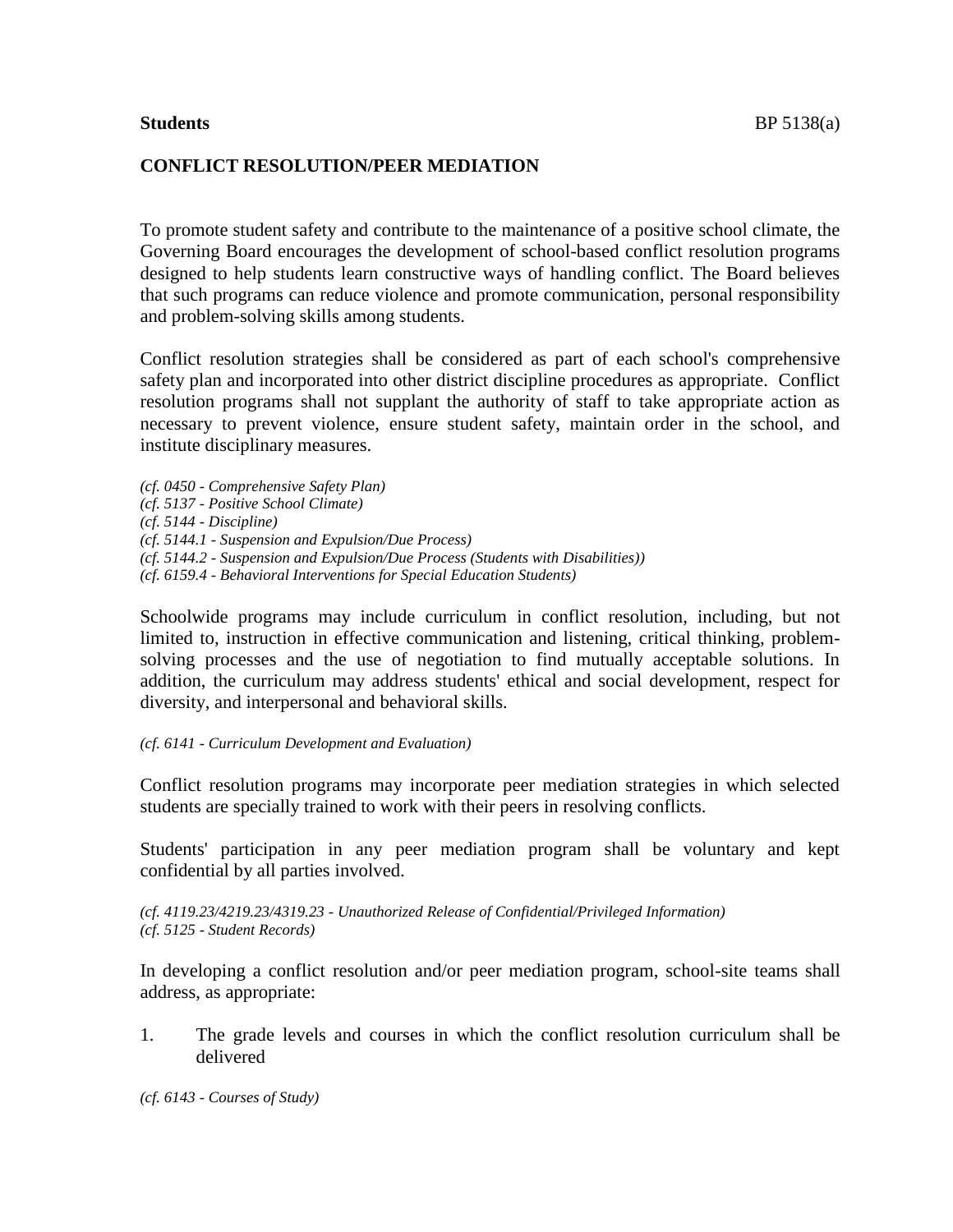# **CONFLICT RESOLUTION/PEER MEDIATION** (continued)

2. Staff development related to the implementation of the curriculum and modeling of appropriate behaviors and communication skills

*(cf. 4131 - Staff Development)*

- 3. The selection of peer mediators involving, to the extent possible, a cross-section of students in terms of grade, gender, race, ethnicity, and socioeconomic status, and including some students who exhibit negative leadership among peers
- 4. Training and support for peer mediators, including training in mediation processes and in the skills related to understanding conflict, communicating effectively and listening
- 5. The process for identifying and referring students to the peer mediation program
- 6. The types of conflicts suitable for peer mediation

*(cf. 5131 - Conduct) (cf. 5131.1 - Bus Conduct) (cf. 5131.4 - Student Disturbances) (cf. 5136 - Gangs) (cf. 5145.3 - Nondiscrimination/Harassment) (cf. 5145.9 - Hate-Motivated Behavior) (cf. 5145.7 - Sexual Harassment)*

- 7. Scheduling and location of peer mediation sessions
- 8. Methods of obtaining and recording agreement from all disputants
- 9. The appropriate involvement of parents/guardians, the community and staff, including counseling/guidance and security staff

- *(cf. 1400 - Relations Between Other Governmental Agencies and the Schools)*
- *(cf. 3515.3 - District Police/Security Department)*
- *(cf. 6020 - Parent Involvement)*
- *(cf. 6164.2 - Guidance/Counseling Services)*
- 10. Communications to students, parents/guardians and staff regarding the availability of the program
- 11. Methods of following up with students to determine the effectiveness of the process

*<sup>(</sup>cf. 1020 - Youth Services)*